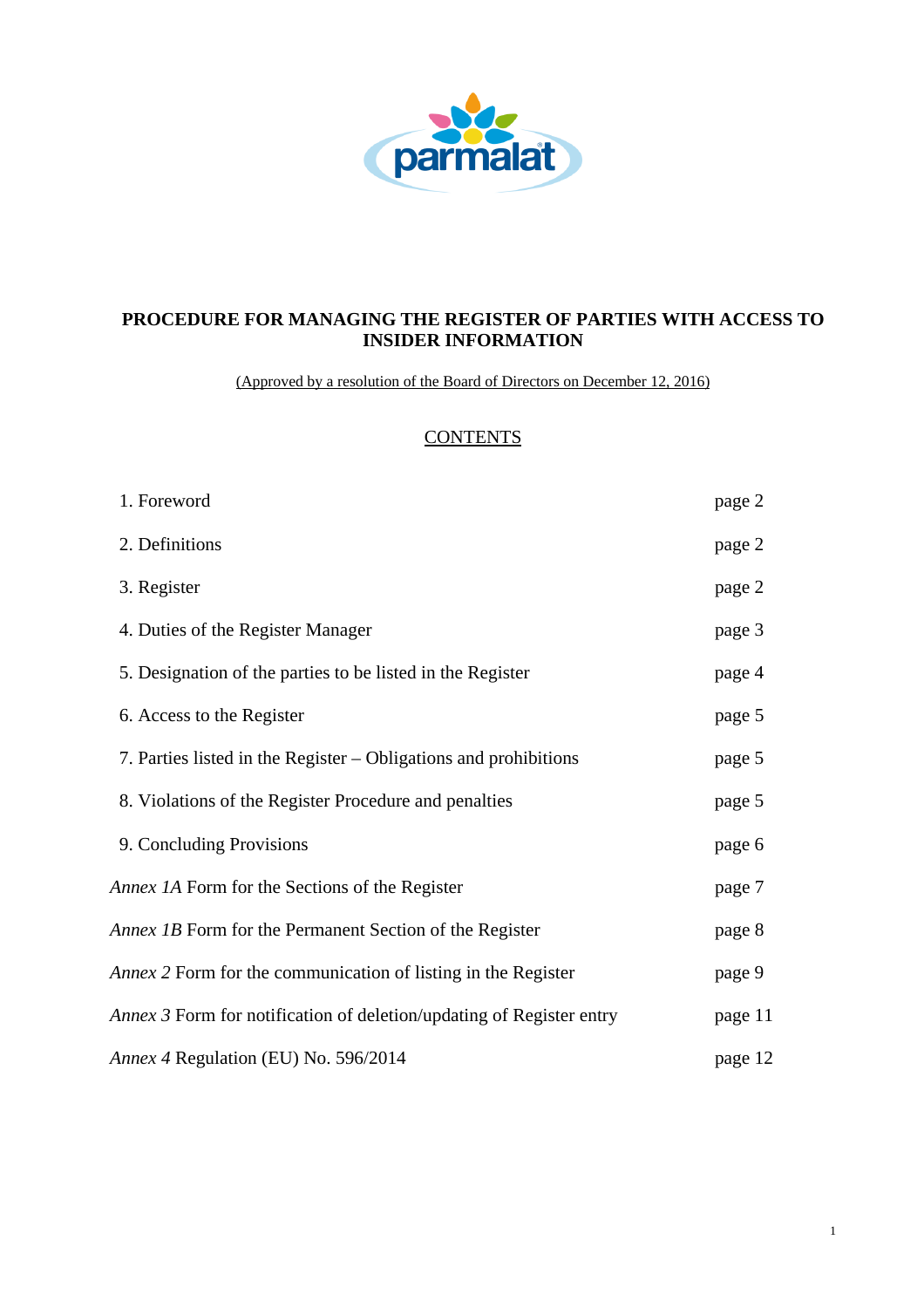## **1. Foreword**

Pursuant to Article 8 of Regulation (EU) No. 596/2014 on market abuse, Parmalat S.p.A. ("Parmalat" or the "Company") is required to establish, maintain and update a register of the parties who have access to Insider Information.

The establishment and management of this Register represent an important safeguard for protecting the integrity of the market and a tool designed to help the relevant Authority in the investigation of insider trading activity.

# **2 Definitions**

**Register Manager** shall be understood to mean the Corporate Affairs Department, which is responsible for maintaining and updating the Register and was designated for this task by Parmalat's Chief Executive Officer.

**Insider Information** shall be understood to mean Insider Information as defined in the Company's Procedure for Managing and Disclosing Insider Information.

**Register Procedure** shall be understood to mean this procedure.

**Register** shall be understood to mean the register maintained by the Company pursuant to Article 3 below and the Market Abuse Regulation (MAR).

# **3. Register**

- 3.1 The Company established and maintains up to date, on electronic medium, the Register, making sure that it can guarantee at any time the accuracy and confidentiality of the information contained in the Register and access to and retrieval of previous versions of the Register.
- 3.2 Listing in the Register is required for anyone with access to Insider Information with whom there is a professional collaboration relationship, be that an employment contract or otherwise, and who, in the performance of specific tasks, has access to Insider Information, such as, for example, consultants, accountants or credit rating agencies (list of parties with access to Insider Information).
- 3.3 The Register is divided into separate sections (the "Sections"), one for each instance of Insider Information, drawn up in accordance with the form annexed to this Procedure as Annex 1A. A new Section of the Register is added whenever a new instance of Insider Information is identified. Each Section of the Register contains the data regarding the parties with access to the type of Insider Information covered by this specific Section.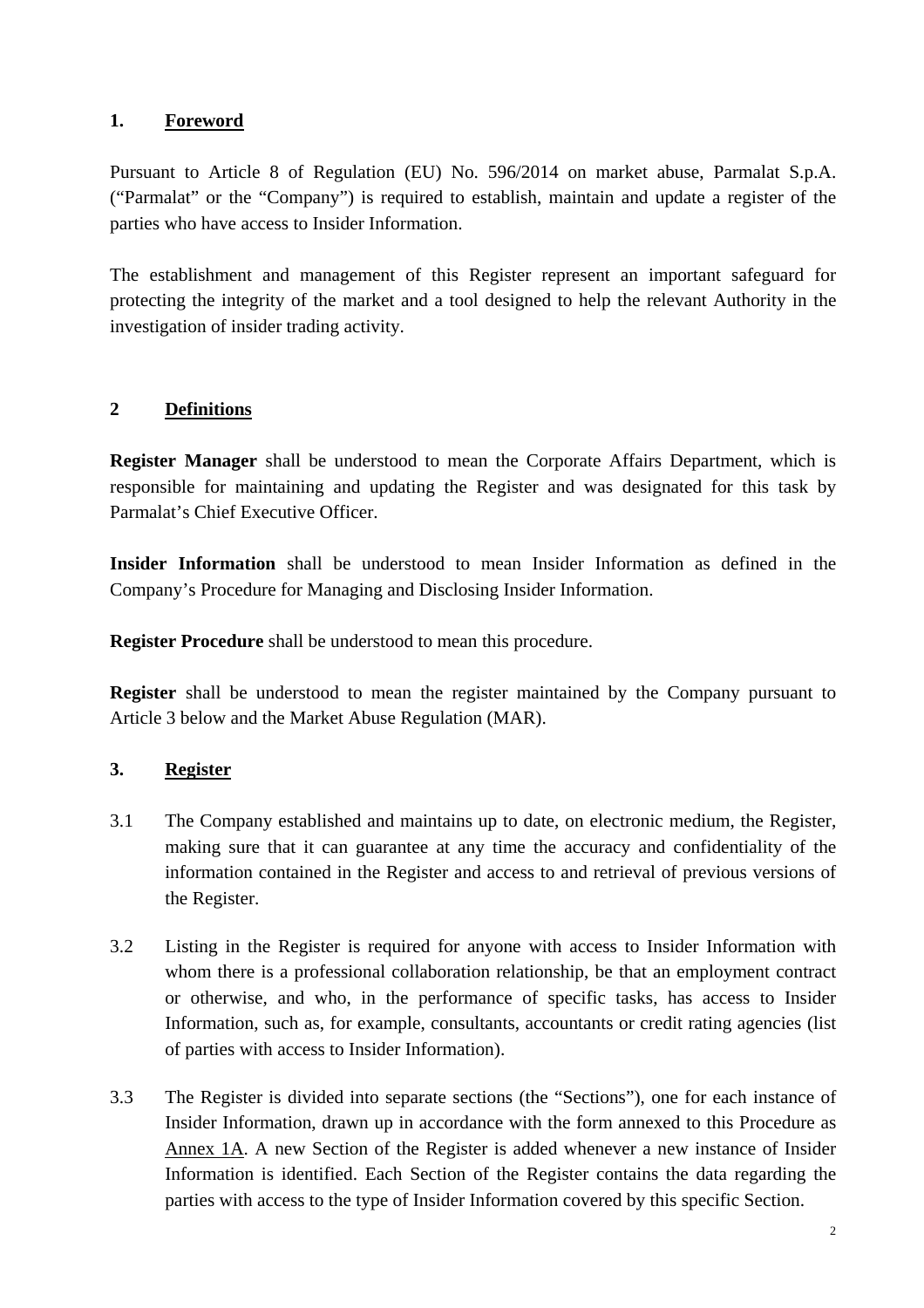3.4 In addition, the Register contains a supplementary section, drawn up in accordance with the form annexed to this Procedure as Annex 1B, which can be used only to list the parties who have permanent access to all Insider Information (the "Permanent Section"). The data for the parties listed in the Permanent Section are not listed in the other Sections of the Register.

As a rule, the following parties are included in the Permanent Section:

- a) the Chairman of the Board of Directors;
- b) Parmalat's Chief Executive Officer;
- c) Parmalat's Chief Financial Officer;
- d) Parmalat's General Counsel;
- e) The Human Resource Manager.

The Chief Executive Officer, with the support of the Chief Financial Officer and the General Counsel, is responsible for identifying any other parties with permanent access to all Insider Information.

3.5 All data entered in the Register are retained for a period of at least five years from the date they were processed or updated.

# **4. Duties of the Register Manager**

4.1 The Register Manager is responsible for maintaining the Register, specifically performing the following duties:

- a) at the request of the parties refer to in Article 5 below, promptly listing in the Register the parties with access to Insider Information;
- b) promptly updating the Register, showing the date of the update, whenever there is a change regarding the reason for listing parties already listed in the Register; or there is a new party with access to Insider Information who must be listed in the Register; or, lastly, a Party listed in the Register no longer has access to insider information;

Each updated to the Register must show the date and the time when the change that required the update to place;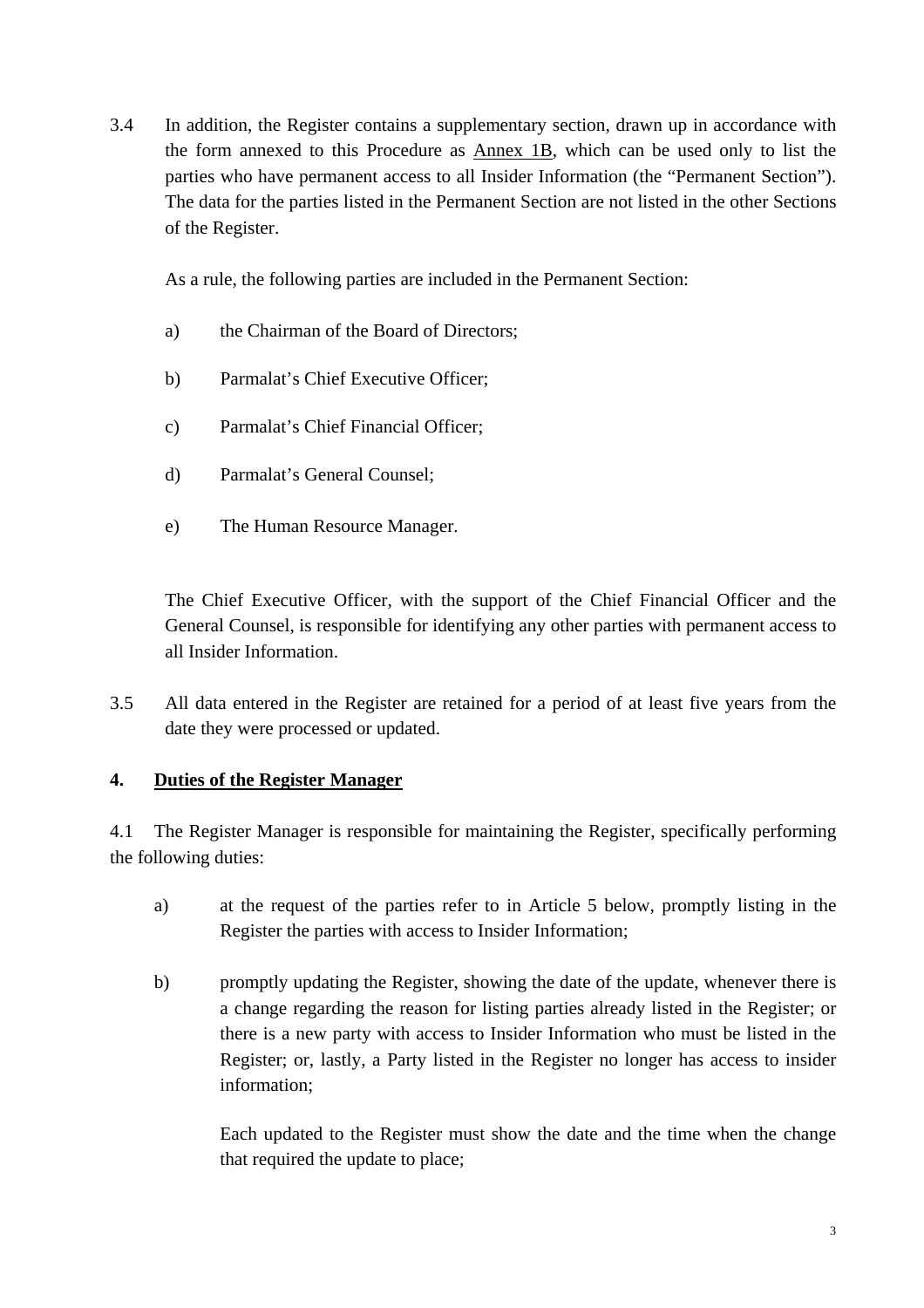- c) promptly informing the parties who have access to Insider Information that they are being listed in the Register, by means as special communication drafted in accordance with the form annexed to this Procedure as Annex 2, which shall be delivered by hand or by email, ensuring that said parties acknowledge in writing their obligations pursuant to laws and regulations in connection with their listing in the Register and are cognizant of the penalties applicable in the event of abuse of Insider Information and unlawful communication of said information;
- d) promptly informing the Parties listed in the Register of subsequent updates and/or deletions, by means as special communication drafted in accordance with the form annexed to this Procedure as Annex 3, which shall be delivered with the same modalities as those specified in letter c) above;
- e) protecting the confidentiality of the information contained in the Register and allowing the parties listed in Article 6 below to have access to the Register;
- f) appointing and dismissing a technical officer responsible for managing the computerized handling of the Register (the "Technical Officer");
- g) preserving for a period of at least five years all communications made for the purpose of recording entries in the Register and related updates;
- h) when so requested, delivering the Register to the Consob in the manner indicated by the Consob, promptly informing the Chief Executive Officer.
- 4.2 In discharging the assigned duties, the Register Manager may use the support of one or more persons identified in writing within the Corporate Affairs Department.

# **5. Designation of the parties to be listed in the Register**

- 5.1 The Chief Financial Officer and the General Counsel are responsible for promptly informing the Register Manager of the need to establish a separate section of the Insider Register for an instance of Insider Information, communicating the data concerning the Insider Information for which a new section of the Register was established and the names of the Addressees who are being listed in the abovementioned section of the Register.
- 5.2 The parties listed in the Register pursuant to the preceding paragraph, shall, in turn and to the best of their knowledge, communicate to the Register Manager the following information: the names of additional parties within their company's organization and/or function, and at Parmalat or its subsidiaries, and the names of third parties who have a collaborative relationship with Parmalat or its subsidiaries (e.g., the independent auditors and/or legal, tax and other advisors, etc.) and who may have access to Insider Information and, consequently, must be listed in the Register,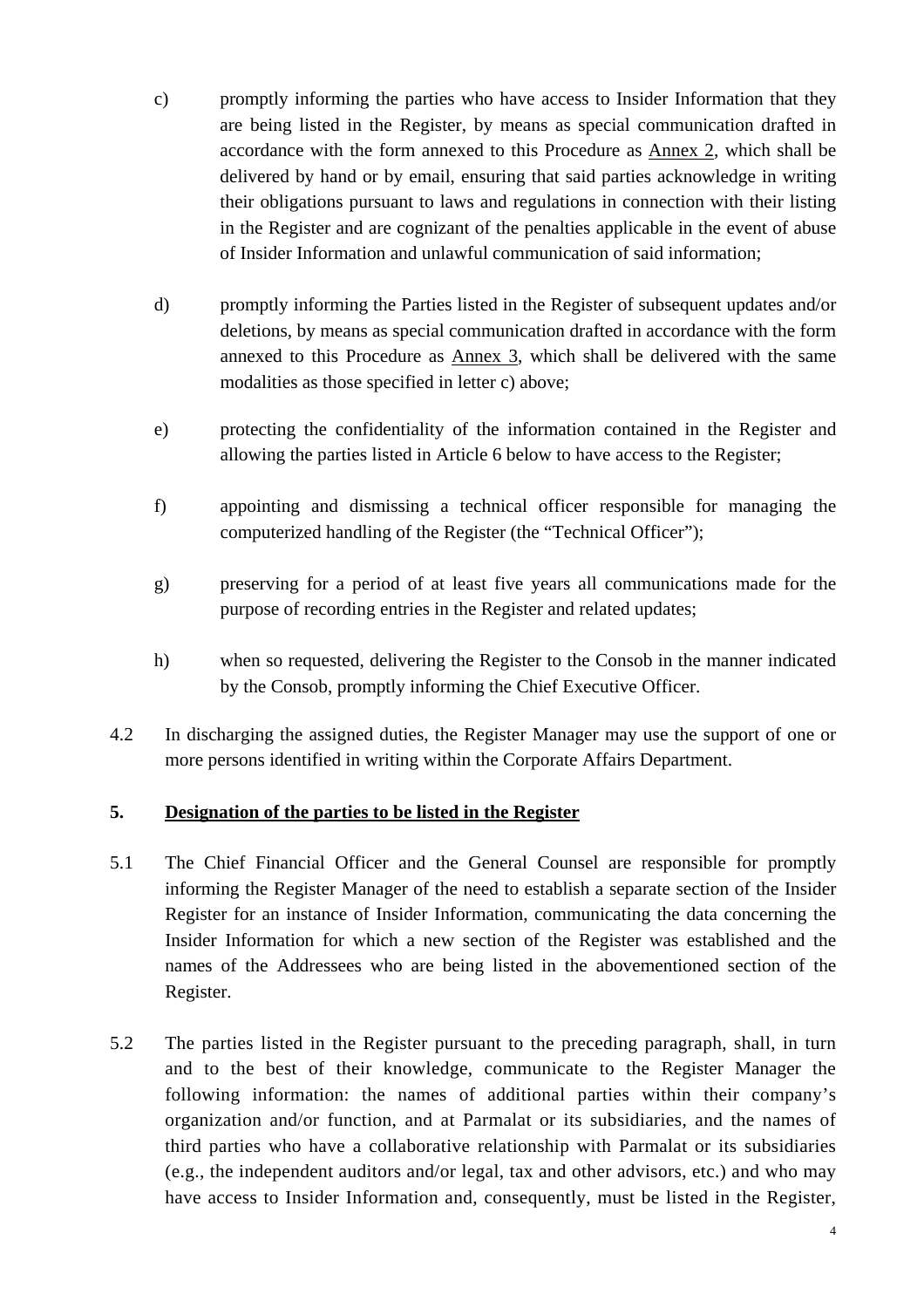or no longer have access to Insider Information and, as a result, should be deleted from the Register.

The Register Manager, in concert with the Chief Financial Officer and the General Counsel, shall verify whether the abovementioned parties should indeed be listed in or deleted from the Register.

# **6. Access to the Register**

- 6.1 Without prejudice to the powers of the relevant Authorities, in order to safeguard the correct implementation of this Procedure, the following parties shall have access to the Register in addition to the Register Manager:
	- a) the Chief Executive Officer and the General Manager and parties designated by them;
	- b) the Chief Financial Officer and the General Counsel;
	- c) the Technical Officer and any other parties who may be designated by the Register Manager.

# **7. Parties listed in the Register – Obligations and prohibitions**

The parties listed in the Register shall comply with the confidentiality obligations and the prohibitions set forth in the statues applicable at any given time regarding the communication and use of Insider Information.

Annex 4 to this Procedure details the behaviors that are prohibited and the penalties currently applicable in the case of violations of the relevant laws.

## **8. Violations of the Register Procedure and penalties**

- 8.1 Without prejudice to the penalties set forth in current regulations, in the event of violations of the provisions of this Register Procedure and its Annexes, Parmalat and its subsidiaries may take against the responsible parties the actions allowed under the provisions of labor contracts (in the case of employees) and pursuant to the laws in effect at the time.
- 8.2 If, because of a failure to comply with the provisions of this Register Procedure and its Annexes and/or with the provisions of the regulations in effect at any given time, the Company should be charged with a violation of the regulations governing market abuse or other legislative provisions in effect at any given time or if penalties should be levied against Parmalat or Parmalat or its subsidiaries should suffer damages, Parmalat reserves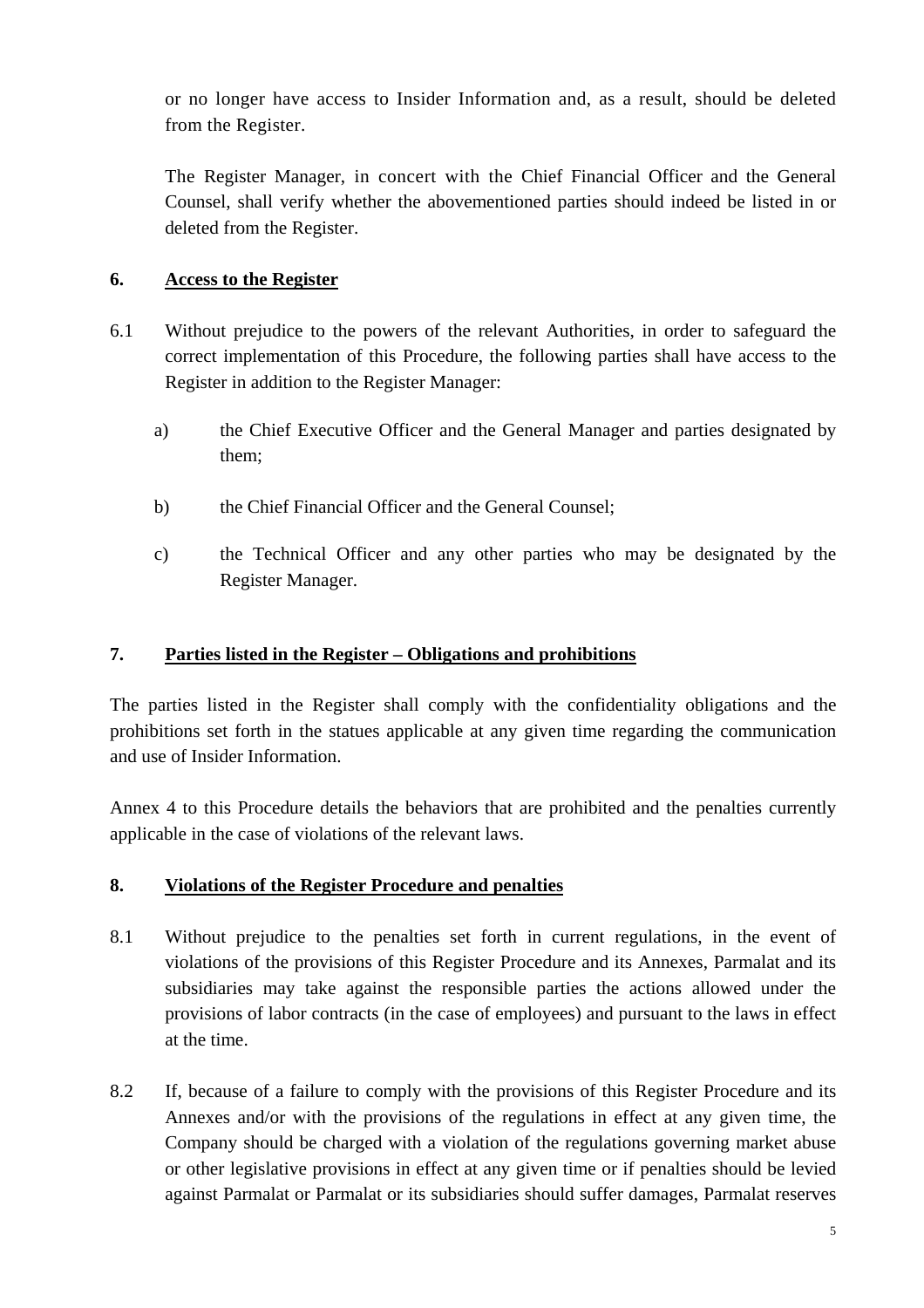the right to take action against the responsible parties seeking to be held free and harmless to the maximum extent allowed or be reimbursed for all costs, expenses and/or charges incurred and/or be compensated for any damage it may have suffered.

## **9. Concluding provisions**

- 9.1 Except in the instances described below, the Board of Directors shall have jurisdiction with regard to amendments to this Register Procedure.
- 9.2 The Chief Executive Officer is authorized to make to this Procedure the adjustments necessary to comply with regulations, the applicable interpretations and/or the Company's regulations and organizational procedures.
- 9.3 Parmalat's Corporate Affairs Department shall periodically verify whether this Register Procedure is consistent with the regulations in effect, the applicable interpretations, the Company's regulations and organizational procedures and best practices in this area and shall submit any proposed amendment to the Chief Executive Officer.
- 9.4 Any issues not expressly addressed in this Register Procedure shall be governed by the regulations currently in effect applicable to the Company.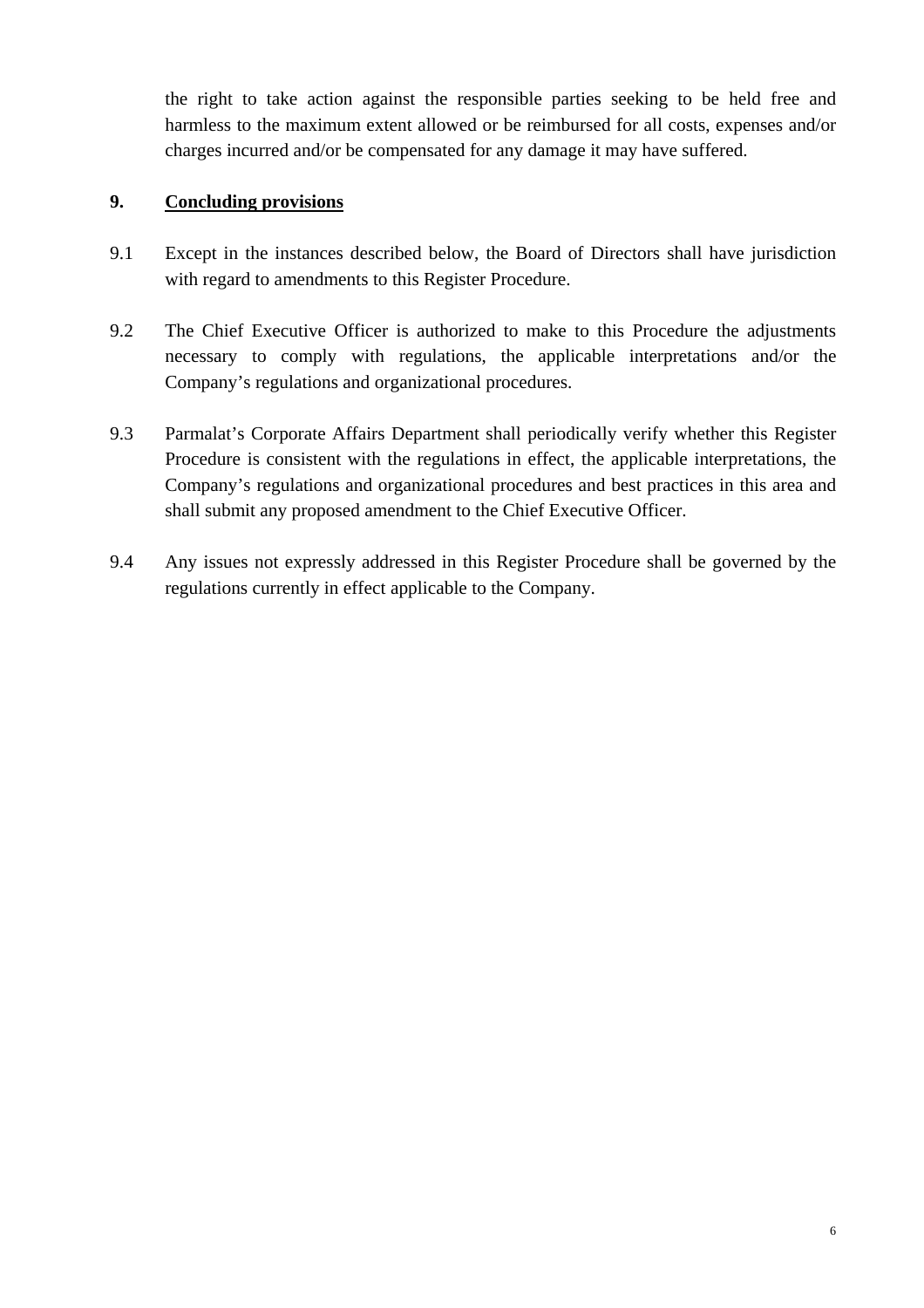### **Annex 1A**

## **Form for the Sections of the Register**

**Section for [list the insider information specific to a contract or related to a contract]** 

Date and time (when this Section of the list was created or when the insider information was identified): [yyyy-mm-dd, hh:mm UTC *(coordinated universal time)]* 

**Date and time (latest update):** *[yyyy-mm-dd,* hh:mm UTC *(coordinated universal time)]* 

**Date of transmission to the relevant authority:** *[yyyy-mm-dd]* 

| <b>First name</b><br>of access<br>holder | Last name<br>of access<br>holder | <b>Maiden</b> last<br><b>name</b> of<br>access<br>holder (if<br>different) | Work<br>telephone<br>number<br>(direct work)<br>telephone<br>land line<br>and mobile<br>line) | Company name and<br>address                                                                                                                                                               | <b>Department</b><br>and reason<br>for access to<br>insider<br>information                 | <b>Obtained</b><br>(date and<br>time when<br>the holder<br>obtained<br>access to<br>insider<br>information) | <b>Ended</b> (date<br>and time<br>when the<br>holder<br>ceased to<br>have access<br>to insider<br>information) | Date of<br>birth | <b>National</b><br>identification<br><b>number</b> (if<br>applicable) | Private<br>telephone<br>numbers<br>(home and<br>personal<br>cellphone) | Complete<br>private<br>address<br>(street,<br>building<br>number,<br>location,<br>postal code,<br>country)                        |
|------------------------------------------|----------------------------------|----------------------------------------------------------------------------|-----------------------------------------------------------------------------------------------|-------------------------------------------------------------------------------------------------------------------------------------------------------------------------------------------|--------------------------------------------------------------------------------------------|-------------------------------------------------------------------------------------------------------------|----------------------------------------------------------------------------------------------------------------|------------------|-----------------------------------------------------------------------|------------------------------------------------------------------------|-----------------------------------------------------------------------------------------------------------------------------------|
| [text]                                   | [text]                           | [text]                                                                     | <i>s</i> [numbers]<br>without<br>spaces]                                                      | [address of the<br>issuer/participant in<br>the emission<br>allowance<br>market/auction<br>platform/auction<br>commissioner/auction<br>overseer of<br>representative of<br>access holder] | [Description]<br>of the role,<br>department<br>and reason<br>for inclusion<br>in the list] | [yyyy-mm-<br>dd, hh:mm<br>UTC <sub>1</sub>                                                                  | [yyyy-mm-<br>dd, hh:mm<br>UTC <sub>l</sub>                                                                     | [yyyy-mm-<br>dd  | [number]<br>and/or text]                                              | [numbers]<br>without<br>spaces]                                        | Complete<br>private<br>address of<br>access<br>holder<br>- street and<br>building No.<br>- location<br>- postal code<br>-country] |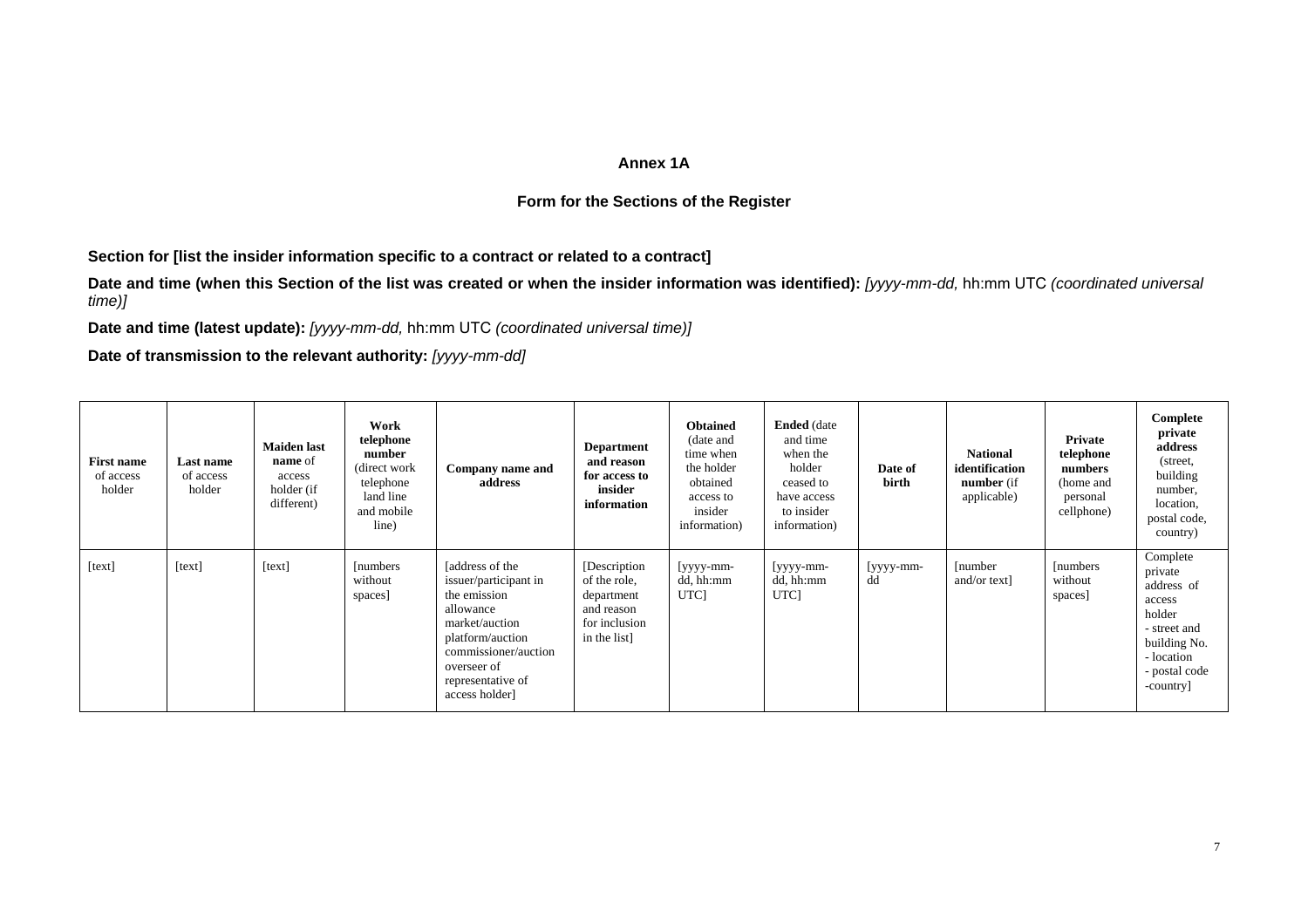### **Annex 1B**

## **Form for the Permanent Section of the Register**

**Date and time (when the Permanent Register was created)** *[yyyy-mm-dd,* hh:mm UTC *(coordinated universal time)]*  **Date and time (latest update):** *[yyyy-mm-dd,* hh:mm UTC *(coordinated universal time)]*  **Date of transmission to the relevant authority:** *[yyyy-mm-dd]* 

| <b>First name</b><br>of access<br>holder | Last name<br>of access<br>holder | <b>Maiden</b> last<br><b>name</b> of<br>access<br>holder (if<br>different) | Work<br>telephone<br>number<br>(direct work)<br>telephone<br>land line<br>and mobile<br>line) | Company name and<br>address                                                                                                                                                               | <b>Department</b><br>and reason<br>for access to<br>insider<br>information                 | <b>Listed</b> (date<br>and time<br>when the<br>holder was<br>listed in the<br>permanent<br>access<br>section) | Date of<br>birth | <b>National</b><br>identification<br>number (if<br>applicable) | Private<br>telephone<br>numbers<br>(home and<br>personal<br>cellphone) | Complete<br>private<br>address<br>(street,<br>building<br>number,<br>location,<br>postal code,<br>country)                        |
|------------------------------------------|----------------------------------|----------------------------------------------------------------------------|-----------------------------------------------------------------------------------------------|-------------------------------------------------------------------------------------------------------------------------------------------------------------------------------------------|--------------------------------------------------------------------------------------------|---------------------------------------------------------------------------------------------------------------|------------------|----------------------------------------------------------------|------------------------------------------------------------------------|-----------------------------------------------------------------------------------------------------------------------------------|
| [text]                                   | [text]                           | [text]                                                                     | [numbers]<br>without<br>spaces]                                                               | [address of the<br>issuer/participant in<br>the emission<br>allowance<br>market/auction<br>platform/auction<br>commissioner/auction<br>overseer of<br>representative of<br>access holder] | [Description]<br>of the role,<br>department<br>and reason<br>for inclusion<br>in the list] | [yyyy-mm-<br>dd, hh:mm<br>UTC <sub>l</sub>                                                                    | [yyyy-mm-<br>dd  | [number]<br>and/or text]                                       | [numbers]<br>without<br>spaces]                                        | Complete<br>private<br>address of<br>access<br>holder<br>- street and<br>building No.<br>- location<br>- postal code<br>-country] |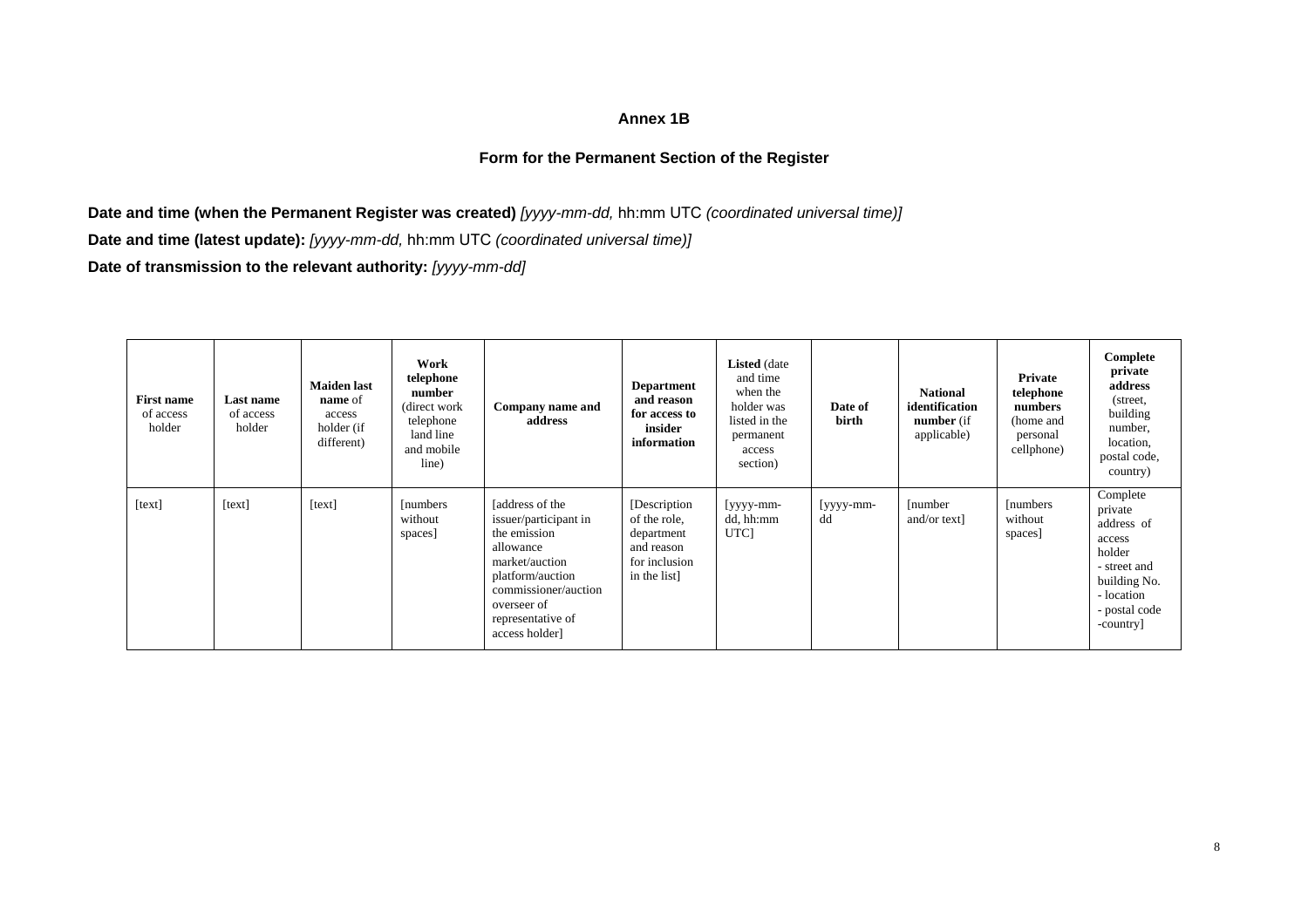## **Annex 2**

## **Form for the communication of listing in the Register**

[*Addressee*]

[*place and date*]

## **Re.: Listing in the Register of Parties with Access to Insider Information (the "Register")**

Dear Mr. [●] / Dear Ms. [●]:

Pursuant to the Procedure for managing the register for parties with access to insider information (the "**Register Procedure**") adopted by Parmalat S.p.A. ("**Parmalat**" or the "**Company**"), which is annexed to this communication, you are hereby advised that, effective as of [time] on [date], Parmalat:

recorded your name in the Permanent Section of the Register, in view of your capacity as\_\_\_\_\_\_\_\_\_\_\_\_\_\_\_\_\_\_.

[*or, alternatively*]

recorded your name [*or, alternatively*] listed you and the company [●], in the Section of the Register concerning the following Insider Information:

With regard to the above, you are being asked to:

- read this communication and the Register Procedure and its annexes, with special emphasis on Annex 4 concerning obligations and penalties, and retain a copy of these documents;
- within five business days from receipt of this communication send to Parmalat to the e-mail address: affari.societari@parmalat.net or by other means suitable for ensuring that Parmalat receives confirmation that you are cognizant of the statutory and regulatory obligations entailed by the listing in the Register and of the reference regulations.

**\* \* \* \* \*** 

Lastly, please be advised that the personal data necessary for listing you in the Register and related updates will be processed and stored by Parmalat, in its capacity as the Owner of the processing, by means of computerized media, in accordance with the Privacy Discipline (i.e. EU Regulation n. 2016/679 and Legislative Decree n. 101/2018 adjusting the Italian Personal Data Protection Code regulated by Legislative Decree n. 196/2003), for the purpose of complying with obligations that exist under current laws on market abuse and the processing of Insider Information and for the period required by the abovementioned laws. These data may be accessed by employees and associates of the Owner, in charge of relevant areas, duly appointed and responsible for the data processing. In furtherance of the abovementioned aims, the abovementioned data may also be communicated to third parties designated as Data Processing Managers or independent Owners (e.g., public institutions and regulatory authorities).The communication of the personal data that are being requested is thus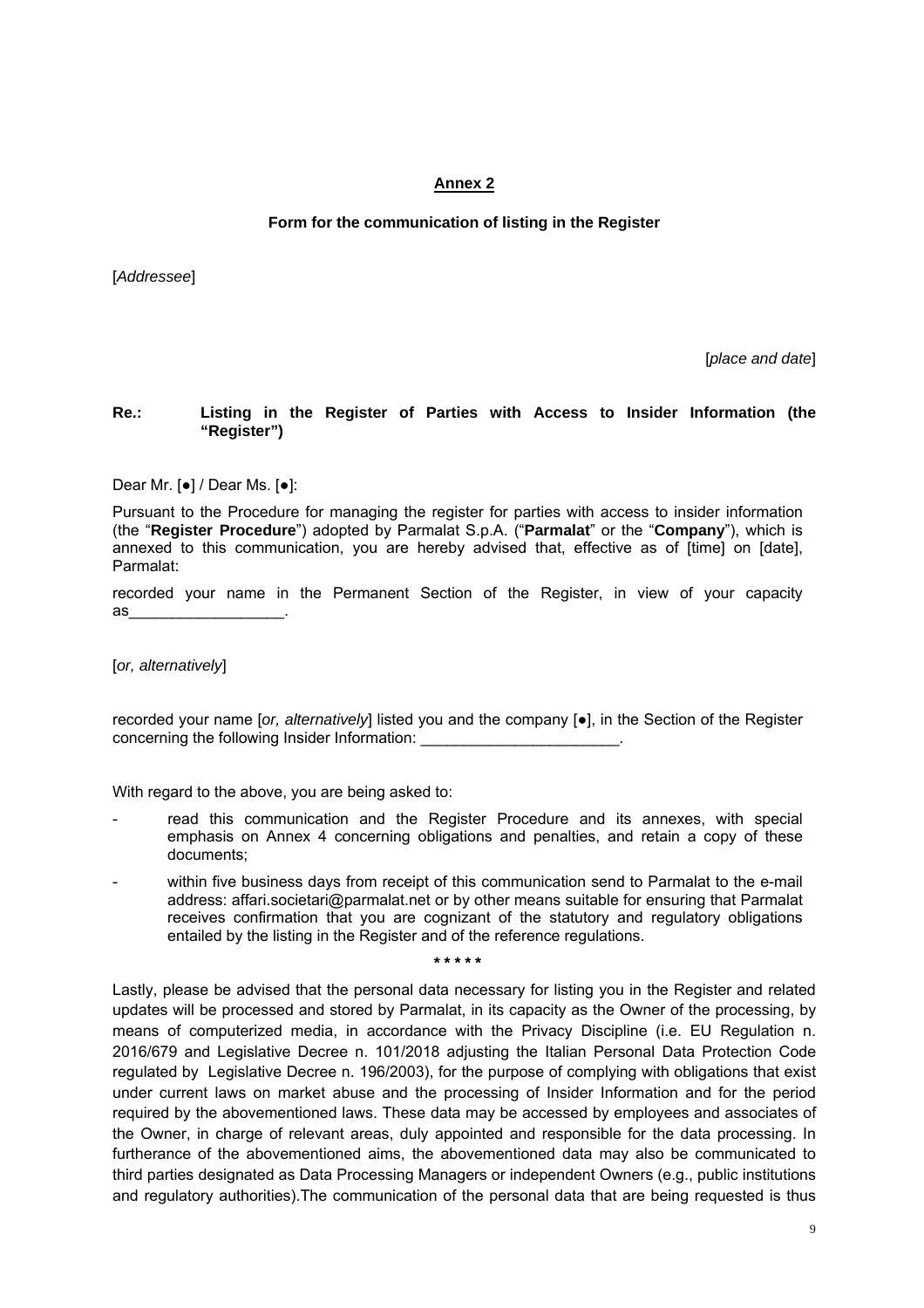mandatory; failure to provide them could expose you, [the company [●]] and/or Parmalat to possible fines pursuant to the laws currently in effect and/or the Procedure. You may exercise the rights provided under Articles 15-22 of the Privacy Discipline (among which, purely by way of example, the right to access your personal data, to request rectification or updating thereof in case they are incomplete or inaccurate) by means of a simple request to be sent to the Data Protection Officer (DPO), Avv. Francesco Carducci, at the following addresses: Via delle Nazioni Unite 4, 43044 Collecchio (PR), Italy, e-mail: privacy@parmalat.net.

A list of the appointed Data Processing Managers will be available at Parmalat offices.

### **\* \* \* \* \***

For any information and/or clarification regarding this communication and its implementation, please contact Corporate Affairs Department, in the person of Ms Giorgia Bocchi, through:

- *e-mail*, to the address affari.societari@parmalat.net, or
- the following telephone number: +39 0521 808535

Sincerely,

Parmalat S.p.A.

by: (the Register Manager)

To confirm reading this communication

\_\_\_\_\_\_\_\_\_\_\_\_\_\_\_\_\_\_\_\_\_\_\_\_\_\_\_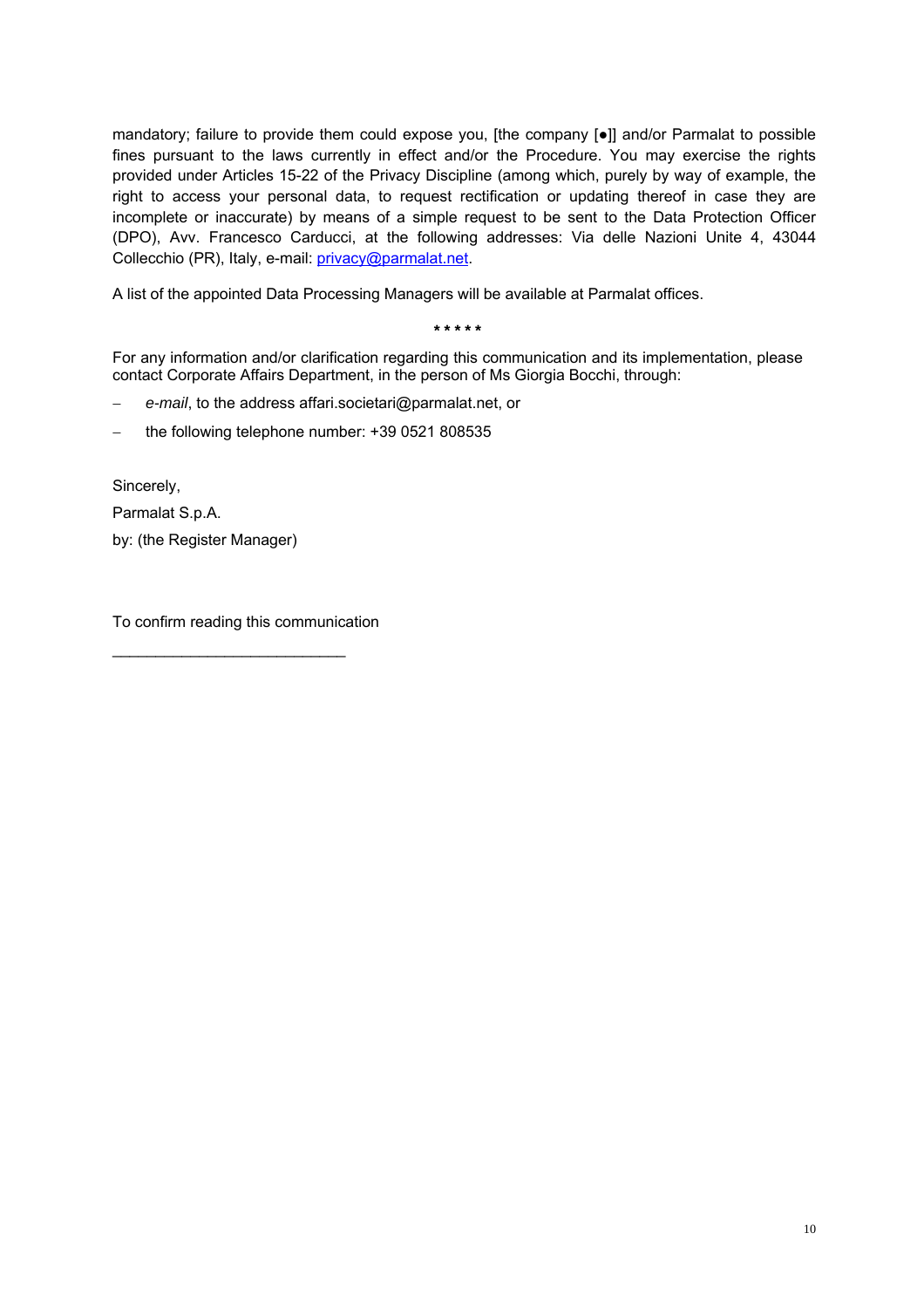## **Annex 3**

## **Form for notification of deletion/updating of Register entry**

[*Addressee*]

[*place and date*

## **Re.: updating/deletion of entry in the Register of Parties with Access to Insider Information**

Dear Mr. [●] / Dear Ms. [●]:

In accordance with the Procedure for managing the register for parties with access to insider information (the "**Register Procedure**") adopted by Parmalat S.p.A. ("**Parmalat**" or the "**Company**"), you are hereby advised that, effective as of [time] on [date], Parmalat

deleted your name [*or, alternatively]* your name and the name of the company [●] from the Register.

*or, alternatively,* 

updated your entry [or, alternatively] your entry and that of the company [•] in the Register for the following reason:

 $\_$  ,  $\_$  ,  $\_$  ,  $\_$  ,  $\_$  ,  $\_$  ,  $\_$  ,  $\_$  ,  $\_$  ,  $\_$  ,  $\_$  ,  $\_$  ,  $\_$  ,  $\_$  ,  $\_$  ,  $\_$  ,  $\_$  ,  $\_$  ,  $\_$  ,  $\_$ 

**\* \* \* \* \*** 

For any information and/or clarification regarding this communication and its implementation, please contact Corporate Affairs Department, in the person of Ms Giorgia Bocchi, through:

*e-mail*, to the address affari.societari@parmalat.net, or

the following telephone number: +39 0521 808535.

Sincerely,

Parmalat S.p.A.

by: (the Register Manager)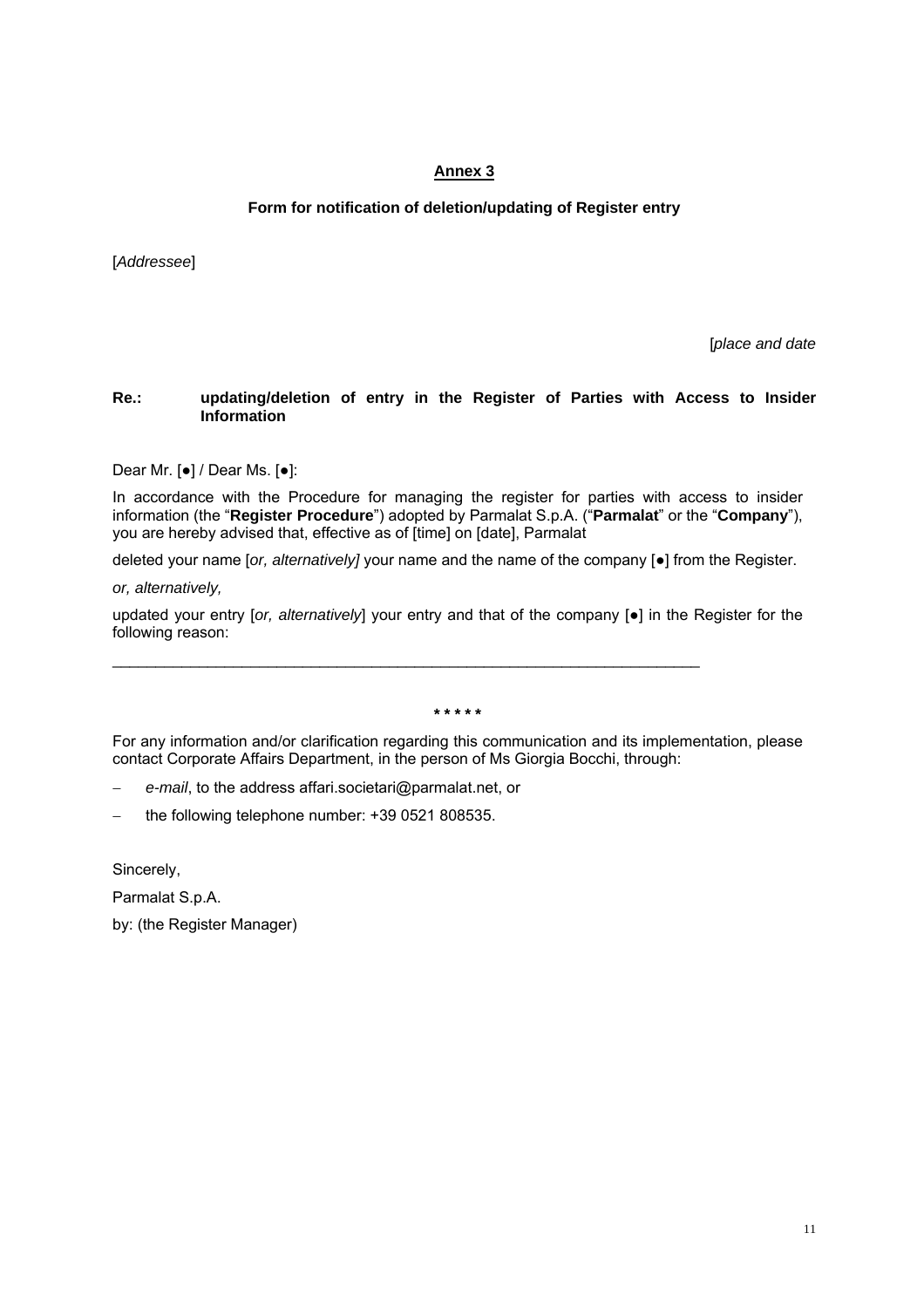## **Annex 4**

## **Regulation (EU) No 596/2014 of The European Parliament and the Council of April 16, 2014 (MAR)**

## *Article 14*

# *Prohibition of abuse of insider information and unlawful disclosure of insider information*

*A person shall not:*

*a) engage in the abuse or attempted abuse of insider information;* 

*b) recommend that another person engage in the abuse of insider information or induce others to engage in the abuse of insider information; or* 

*c) unlawfully disclose insider information.*

#### *Article 8*

## *Abuse of insider information*

*1. For the purposes of this Regulation, abuse of insider information arises where a person possesses insider information and uses that information by acquiring or disposing of, for its own account or for the account of a third party, directly or indirectly, financial instruments to which that information relates. The use of insider information by cancelling or amending an order concerning a financial instrument to which the information relates where the order was placed before the person concerned possessed the insider information, shall also be considered to be abuse of insider information. In relation to auctions of emission allowances or other auctioned products based thereon that are held pursuant to Regulation (EU) No 1031/2010, the use of insider information shall also comprise submitting, modifying or withdrawing a bid by a person for its own account or for the account of a third party.*

*2. For the purposes of this Regulation, recommending that another person engage in the abuse of insider information, or inducing another person to engage in the abuse of insider information, arises where the person possesses insider information and:* 

*a) recommends, on the basis of that information, that another person acquire or dispose of financial instruments to which that information relates, or induces that person to make such an acquisition or disposal; or* 

*b) recommends, on the basis of that information, that another person cancel or amend an order concerning a financial instrument to which that information relates, or induces that person to make such a cancellation or amendment.* 

*3. The use of the recommendations or inducements referred to in paragraph 2 amounts to abuse of insider information within the meaning of this Article where the person using the recommendation or inducement knows or ought to know that it is based upon insider information.* 

*4. This Article applies to any person who possesses insider information as a result of:* 

*a) being a member of the administrative, management or supervisory bodies of the issuer or emission allowance market participant;* 

*b) having a holding in the capital of the issuer or emission allowance market participant;* 

*c) having access to the information through the exercise of an employment, profession or duties; or* 

*d) being involved in criminal activities.*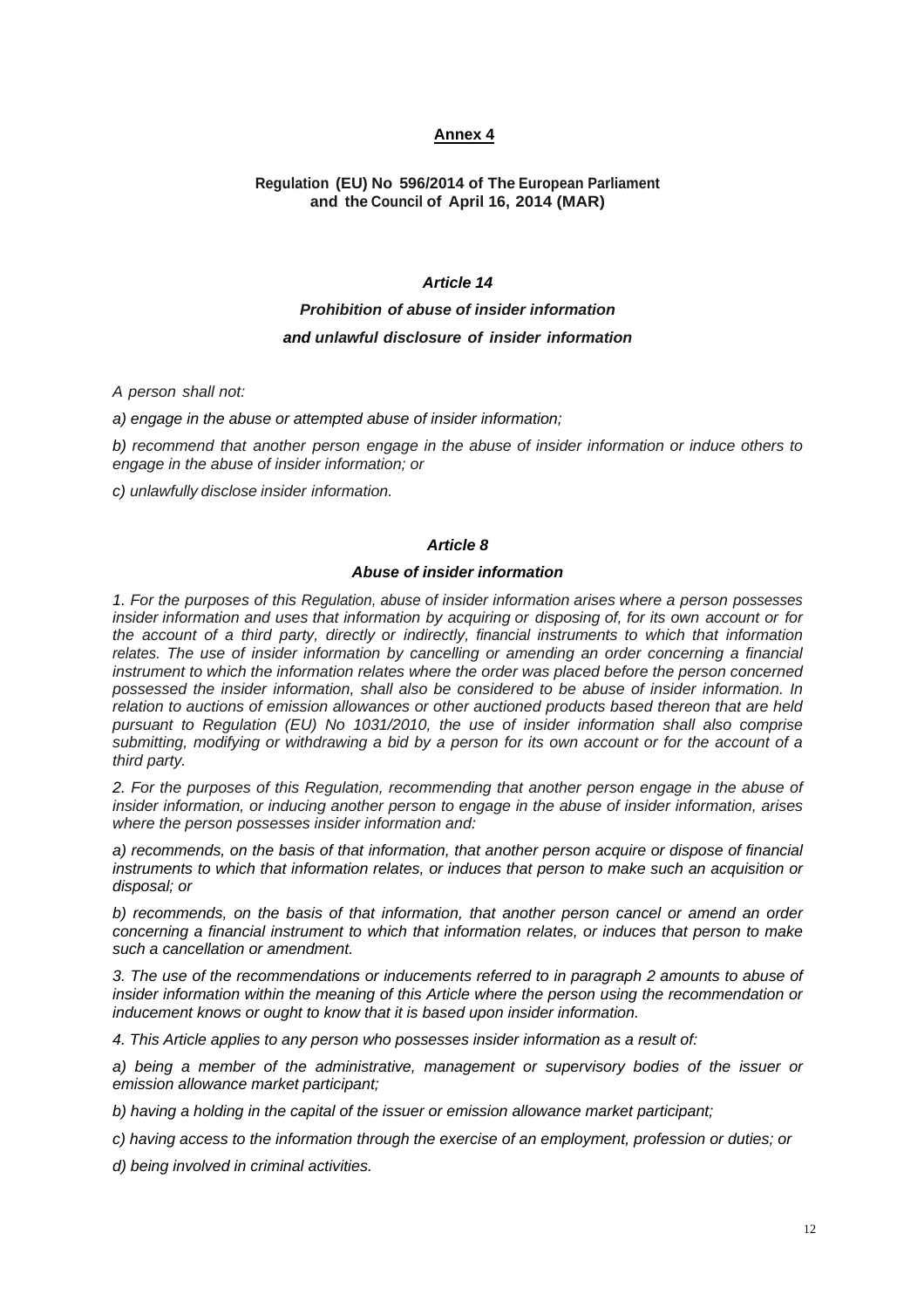*This Article also applies to any person who possesses insider information under circumstances other than those referred to in the first subparagraph where that person knows or ought to know that it is insider information.*

*5. Where the person is a legal person, this Article shall also apply, in accordance with national law, to the natural persons who participate in the decision to carry out the acquisition, disposal, cancellation or amendment of an order for the account of the legal person concerned.*

## *Article 9*

## *Legitimate behavior*

*1. For the purposes of Articles 8 and 14, it shall not be deemed from the mere fact that a legal person is or has been in possession of insider information that that person has used that information and has thus engaged in abuse of insider information on the basis of an acquisition or disposal, where that legal person:*

*a) has established, implemented and maintained adequate and effective internal arrangements and procedures that effectively ensure that neither the natural person who made the decision on its behalf to acquire or dispose of financial instruments to which the information relates, nor another natural person who may have had an influence on that decision, was in possession of the insider information; and* 

b) has not encouraged, made a recommendation to, induced or otherwise influenced the natural *person who, on behalf of the legal person, acquired or disposed of financial instruments to which the information relates.* 

*2. For the purposes of Articles 8 and 14, it shall not be deemed from the mere fact that a person is in possession of insider information that that person has used that information and has thus engaged in abuse of insider information on the basis of an acquisition or disposal where that person:*

*a) for the financial instrument to which that information relates, is a market maker or a person authorized to act as a counterparty, and the acquisition or disposal of financial instruments to which that information relates is made legitimately in the normal course of the exercise of its function as a market maker or as a counterparty for that financial instrument; or* 

*b) is authorized to execute orders on behalf of third parties, and the acquisition or disposal of financial instruments to which the order relates is made to carry out such an order legitimately in the normal course of the exercise of that person's employment, profession or duties.* 

*3. For the purposes of Articles 8 and 14, it shall not be deemed from the mere fact that a person is in possession of insider information that that person has used that information and has thus engaged in abuse of insider information on the basis of an acquisition or disposal where that person conducts a transaction to acquire or dispose of financial instruments and that transaction is carried out in the discharge of an obligation that has become due in good faith and not to circumvent the prohibition against abuse of insider information, and:*

*a) that obligation results from an order placed or an agreement concluded before the person concerned possessed insider information; or* 

*b) that transaction is carried out to satisfy a legal or regulatory obligation that arose before the person concerned possessed insider information.* 

*4. For the purposes of Article 8 and 14, it shall not be deemed from the mere fact that a person is in possession of insider information that that person has used that information and has thus engaged in abuse of insider information, where such person has obtained that insider information in the conduct of a public tender offer or merger with a company and uses that insider information solely*  for the purpose of proceeding with that merger or public tender offer, provided that at the point of approval of the merger or acceptance of the offer by the shareholders of that company, any insider *information has been made public or has otherwise ceased to constitute insider information.*

*This paragraph shall not apply to stake-building.*

*5. For the purposes of Articles 8 and 14, the mere fact that a person uses its own knowledge that it has decided to acquire or dispose of financial instruments in the acquisition or disposal of those financial instruments shall not of itself constitute use of insider information.*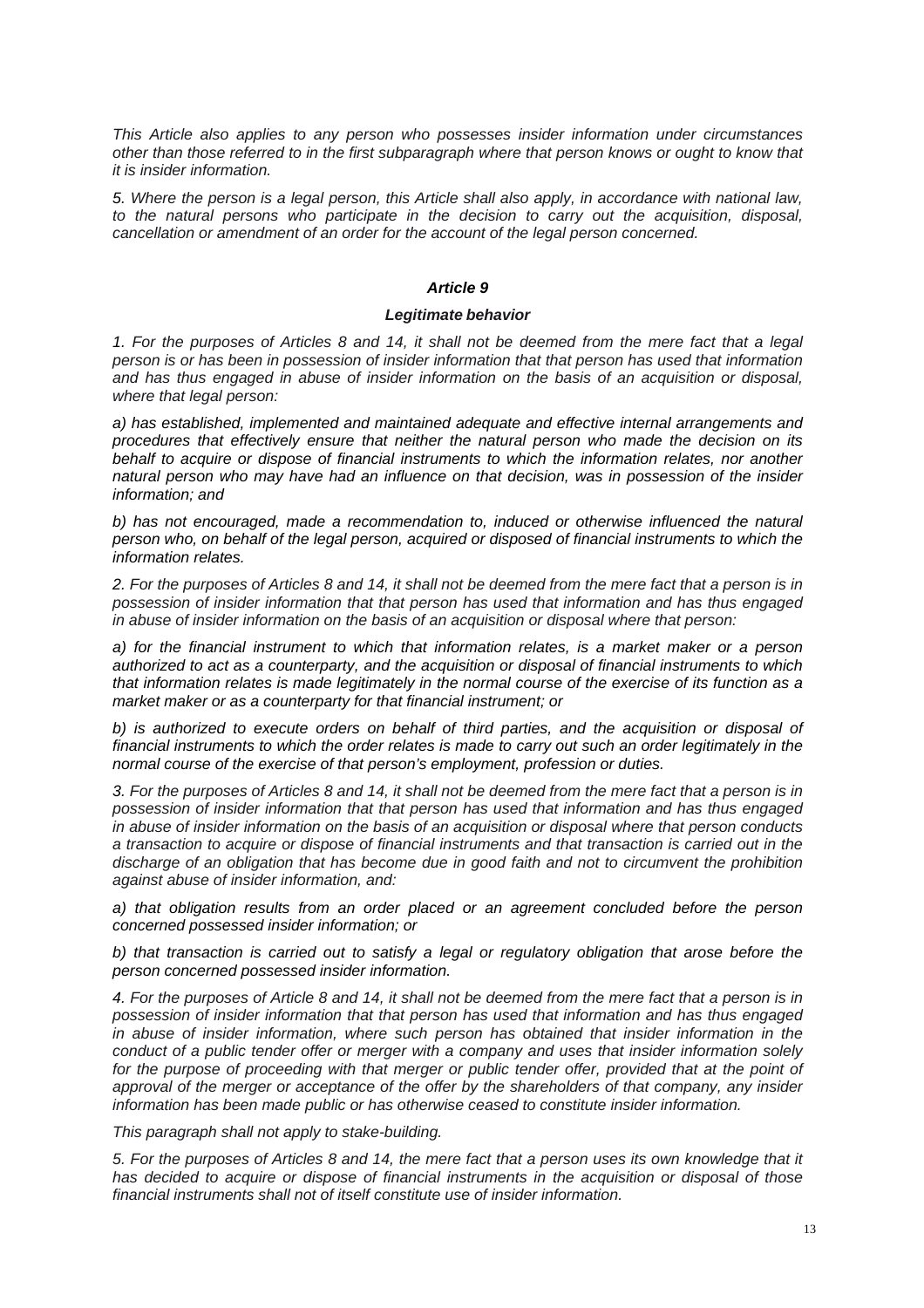*6. Notwithstanding paragraphs 1 to 5 of this Article, an infringement of the prohibition of abuse of insider information set out in Article 14 may still be deemed to have occurred if the competent authority establishes that there was an illegitimate reason for the orders to trade, transactions or behaviors concerned.*

## *Article 10*

### *Unlawful disclosure of insider information*

*1. For the purposes of this Regulation, unlawful disclosure of insider information arises where a person possesses insider information and discloses that information to any other person, except where the disclosure is made in the normal exercise of an employment, a profession or duties.*

*This paragraph applies to any natural or legal person in the situations or circumstances referred to in Article 8, paragraph 4.*

*2. For the purposes of this Regulation the onward disclosure of recommendations or inducements referred to in Article, paragraph 2, amounts to unlawful disclosure of insider information under this Article where the person disclosing the recommendation or inducement knows or ought to know that it was based on insider information.*

\* \* \*

#### **Legislative Decree No. 58/98 – Uniform Financial Code**

### **Chapter II**

#### **Criminal penalties**

*Pursuant to Article 39, Section 1, of Law No. 262 of December 28, 2005, the fines set forth in this Chapter shall be doubled, up to the limits imposed for each type of fine under Book I, Title II, Chapter II, of the Criminal Code.*

#### *Article 184*

#### *(Abuse of insider information)*

*1. Anyone who is in possession of insider information because of serving in the capacity as member of administration, management or control bodies of an issuer, holding an equity stake in an issuer's capital or due to the exercise of work activities, a profession or a function (private or public) or an office shall be punished with imprisonment from one to six years and a fine from twenty thousand to three million euros if he/she:* 

*a) buys, sells or executes transactions, directly or indirectly, for his/her own account or on behalf of third parties, involving financial instruments and using the abovementioned information;* 

*b) communicates the abovementioned information to others, outside of the normal exercise of his/her job, profession, function or office;* 

*c) encourages or induces others, based on the abovementioned information, to execute any of the transactions referred to in Letter a) above.* 

*2. The same penalties as those set forth in Section 1 above shall be imposed on anyone who, while in possession of insider information in connection the preparation or perpetration of criminal activities, executes any of the transactions referred to in the abovementioned Section 1.* 

*3. A judge may increase the fine up to triple the amount or to an amount equal to ten times the proceeds or the profit generated by the crime, whichever is greater, if, because the act is egregiously offensive or in view of the personal qualities of the defendant or the amount of the proceeds or profit generated by the crime, it appears to be inadequate, even when the maximum amount is charged.*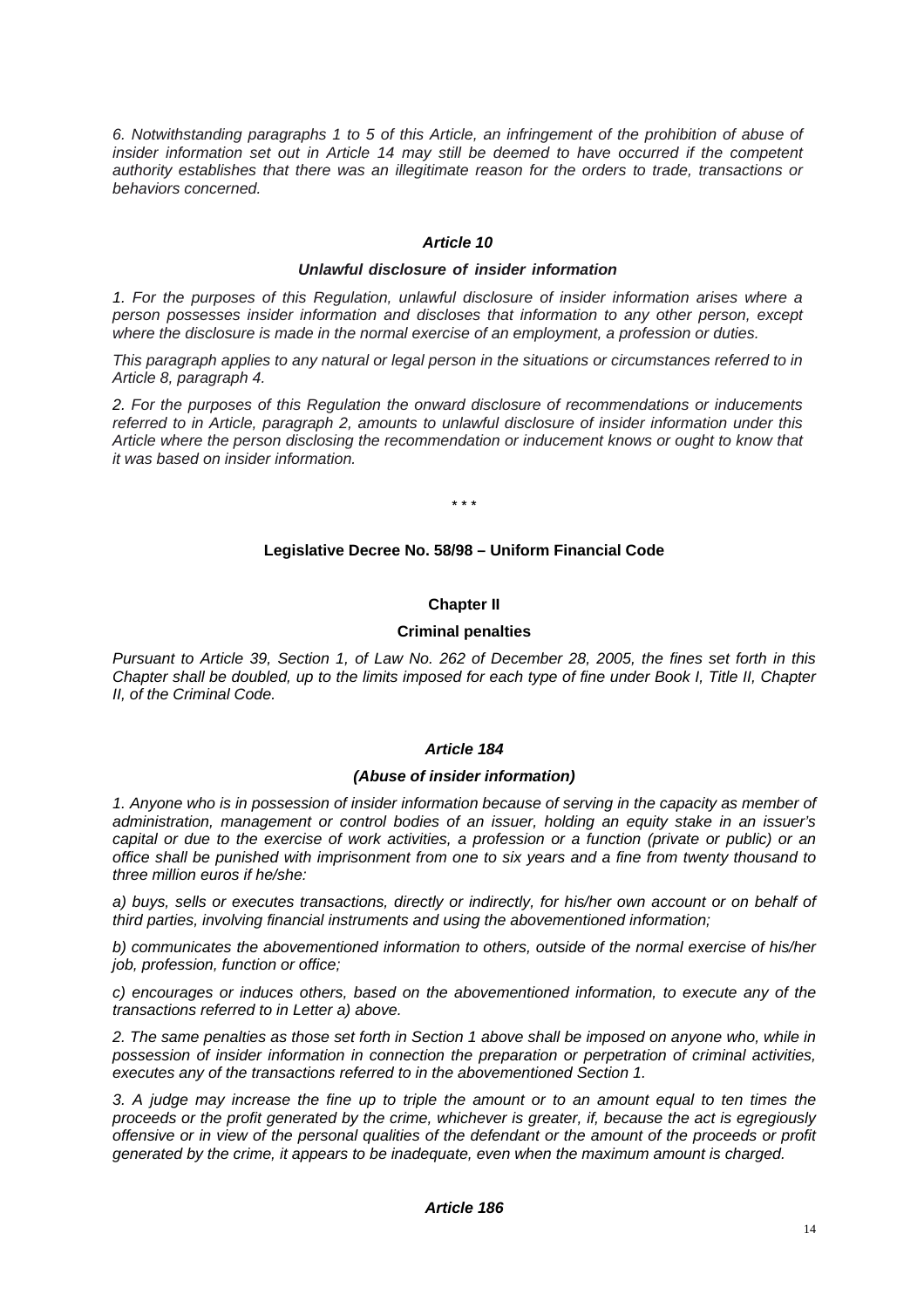### *(Additional penalties)*

*1. A conviction for one of the crimes subject of this Chapter shall entail the imposition of the additional penalties listed in Articles 28, 30, 32-bis and 32-ter of the Penal Code for a duration of not less than six months and not more than two years, as well as the publication of the verdict in at least two newspapers with national circulation, one of which must be a financial publication.* 

### *Article 187*

## *(Seizure)*

*1. A conviction for one of the crimes subject of this Chapter shall result in the seizure of the proceeds or the profit generated by the crime and the assets used to perpetrate it.* 

*2. If a seizure cannot be carried out as required by Section 1 above, it may be impose on a sum of money or assets of equivalent value.* 

*3. The provisions of Article 240 of the Penal Code shall be applied for any issues not covered by Sections 1 and 2 above.* 

#### *Chapter III*

#### *Administrative penalties*

## *Article 187-bis*

#### *(Abuse of insider information)*

*1. Without prejudice to the criminal penalties imposed when a crime is committed, anyone who is in possession of insider information because of serving in the capacity as member of administration, management or control bodies of an issuer, holding an equity stake in an issuer's capital or due to the exercise of work activities, a profession or a function (private or public) or an office shall be punished with an administrative fine from twenty thousand to three million euros* [the amount of the administrative fine was later quintupled by Article 39, Section 3, of Law No. 262 of December 28, 2005; as a result of this law, the amount shall be understood to have been changed as follows: twenty thousand euros into one hundred thousand euros and three million euros into fifteen million euros] *if he/she:* 

*a) buys, sells or executes transactions, directly or indirectly, for his/her own account or on behalf of third parties, involving financial instruments and using the abovementioned information;* 

*b) communicates the abovementioned information to others, outside of the normal exercise of his/her job, profession, function or office;* 

*c) encourages or induces others, based on the abovementioned information, to execute any of the transactions referred to in Letter a) above.* 

*2. The same penalties as those set forth in Section 1 above shall be imposed on anyone who, while in possession of insider information in connection the preparation or perpetration of criminal activities, executes any of the transactions referred to in the abovementioned Section 1.* 

*3. For the purposes of this article, financial instruments shall be understood to include also the financial instruments referred to in Article 1, Section 2, the value of which depends on a financial instrument referred to in Article 280, Letter a).* 

*4. The penalty applicable under Section 1 shall also apply to anyone who, while in possession of insider information and is aware or should have been aware based on normal diligence the insider nature of the information, perpetrates one of the acts described in Section 1.* 

*5. The administrative fines listed in Sections 1, 2 and 4 may be increased up to triple the amount or to an amount equal to ten times the proceeds or the profit generated by the crime, if, because the act is*  egregiously offensive or in view of the personal qualities of the defendant or the amount of the *proceeds or profit generated by the violation, it appears to be inadequate, even when the maximum amount is charged.*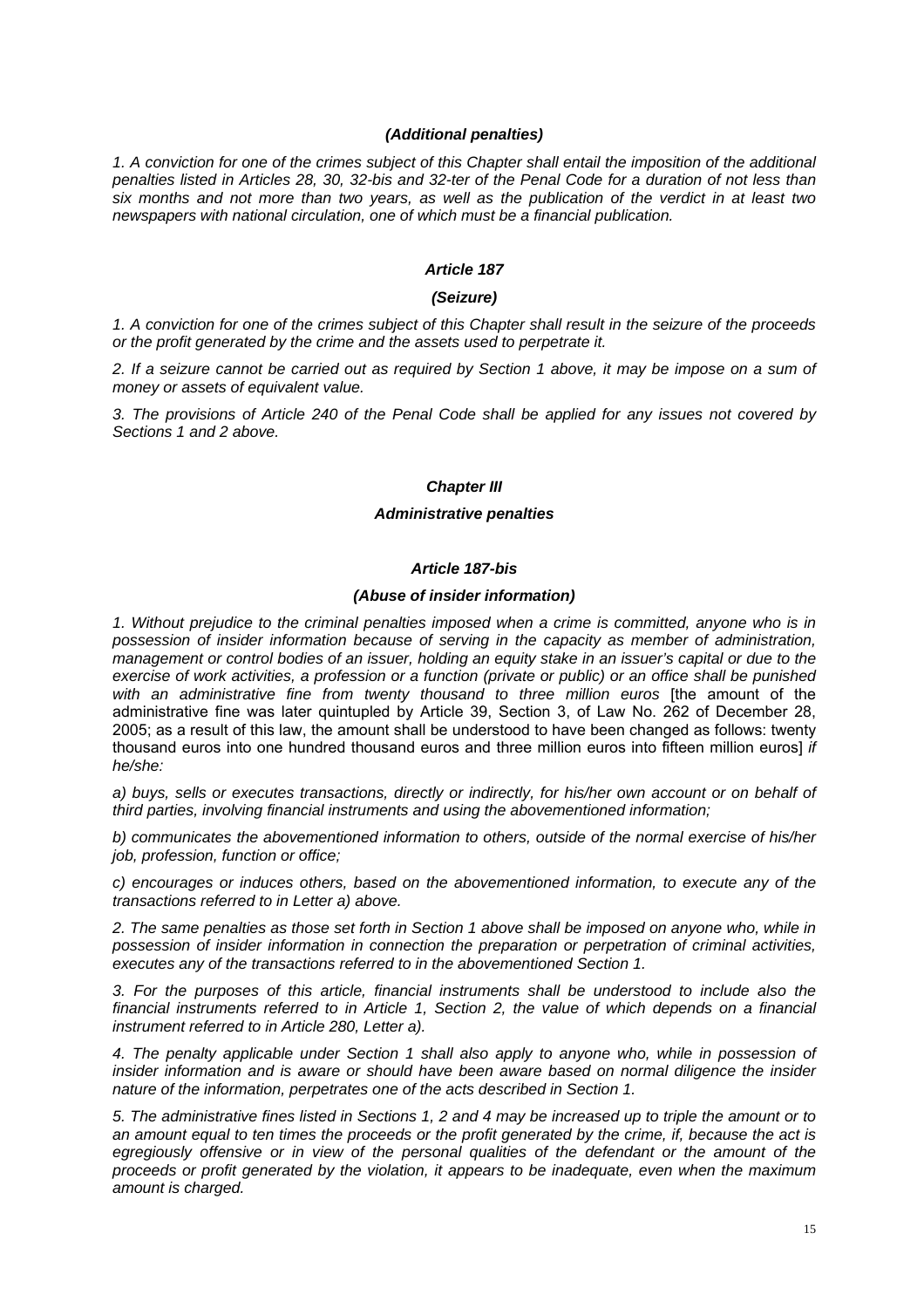*6. For the violations covered by this article an attempt is deemed equivalent to the perpetration of a violation.* 

#### *Article 187-quater*

#### *(Additional administrative penalties)*

*1. The levying of the administrative fines provided under this chapter entails the temporary loss of the integrity qualification for corporate officers and holders of equity stakes in qualified parties, market management companies, independent auditors and financial consultants authorized to provide off-site serviced, and, for corporate officers of listed companies, the temporary loss of the ability to serve in an administrative, management or control capacity at listed company or at companies belonging to the same group with listed companies.* 

*2. The additional administrative penalty described in Section 1 above shall have a duration of at least two months and not more than three years.* 

*3. By the decision levying the administrative fines provided under this chapter, the Consob, taking into account the seriousness of the violation and the degree of culpability, may order qualified parties, market management companies, listed issuers and independent auditors not to utilize, in the exercise of their activity and for a period of not more than three years, the services of the perpetrator of the violation and ask the relevant professional boards to temporarily suspend professional board members from the exercise of their professional activity.* 

#### *Article 187-quinquies*

#### *(Liability of the entity)*

*1. The entity is responsible for the payment of an amount equal to administrative fine levied for the violations subject of this chapter perpetrated in its interest or for its benefit:* 

*a) by persons who perform representation, administration or management functions at the entity or at one of its organizational units with financial or functional autonomy or by persons who, formally or effectively, exercise management and control over the entity;* 

*b) by persons over whom the parties listed in Letter a) above exercise management or oversight.* 

*2. If, further to the perpetration of the violations referred to in Section 1, the amount of the proceeds or profit obtained by the entity is significant, the fine shall be increased up to ten times the amount of the proceeds or profit.* 

*3. An entity is not liable if it can prove that the persons listed in Section 1 acted exclusively in their own interest or in the interest of third parties.* 

*4. Articles 6, 7, 8 and 12 of Legislative Decree No. 231 of June 8, 2011, shall be applicable in connection with the violations referred to in Section 1, insofar as they are compatible. The Ministry of Justice, acting with the input of the Consob, shall issue the remarks required by Article 6 of Legislative Decree No. 231 of June 8, 2011 with regard to the violations subject of this chapter.* 

### *Art. 187-sexies*

#### *(Seizure)*

*1. The levying of the administrative fines provided under this chapter entails the seizure of the proceeds or the profit generated by the violation and the assets used to perpetrate it.* 

*2. If a seizure cannot be carried out as required by Section 1 above, it may be levied on a sum of money, assets or other benefits of equivalent value.* 

*3. The seizure of assets that do not belong to one of the parties on whom the fine is levied shall never be allowed.*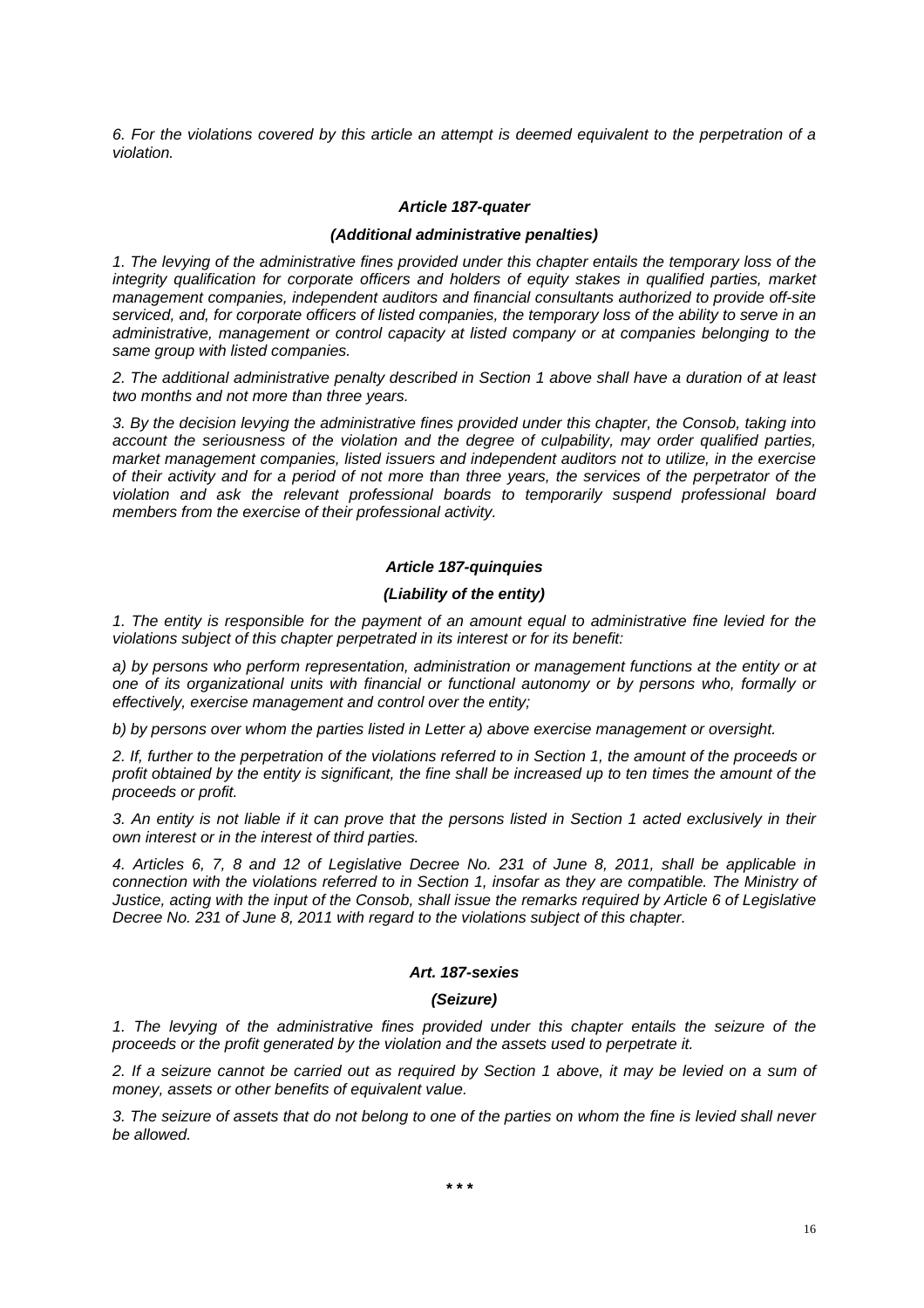## **Regulation (EU) No. 596/2014 of The European Parliament and the Council of April 16, 2014 (MAR) (<sup>1</sup> )**

## *CHAPTER 5*

#### **Administrative measures and sanctions**

## *Article 30*

#### *Administrative sanctions and other administrative measures*

*1. Without prejudice to any criminal sanctions and without prejudice to the supervisory powers of competent authorities under Article 23, Member States shall, in accordance with national law, provide for competent authorities to have the power to take appropriate administrative sanctions and other administrative measures in relation to at least the following infringements:* 

*a) infringements of Articles 14 and 15, Article 16, paragraphs 1 and 2, Article 17 paragraphs 1, 2, 4, 5 and 8, Article 18, paragraphs 1 to 6, Article 19, paragraphs 1, 2, 3, 5, 6, 7 and 11, and Article 20, paragraph 1; and* 

*b) failure to cooperate or to comply with an investigation, with an inspection or with a request as referred to in Article 23, paragraph 2).* 

*Member States may decide not to lay down rules for administrative sanctions as referred to in the first subparagraph where the infringements referred to in point a) or point b) of that subparagraph are already subject to criminal sanctions in their national law by July 3, 2016. Where they so decide, Member States shall notify, in detail, to the Commission and to ESMA, the relevant parts of their criminal law.* 

*By 3 July 2016, Member States shall notify, in detail, the rules referred to in the first and second subparagraph to the Commission and to ESMA. They shall notify the Commission and ESMA without delay of any subsequent amendments thereto.* 

*2. Member States shall, in accordance with national law, ensure that competent authorities have the power to impose at least the following administrative sanctions and to take at least the following administrative measures in the event of the infringements referred to in point (a) of the first subparagraph of paragraph 1:* 

*a) an order requiring the person responsible for the infringement to cease the conduct and to desist from a repetition of that conduct;* 

*b) the disgorgement of the profits gained or losses avoided due to the infringement insofar as they can be determined;* 

*c) a public warning which indicates the person responsible for the infringement and the nature of the infringement;* 

*d) withdrawal or suspension of the authorization of an investment firm;* 

*e) a temporary ban of a person discharging administrative, management or control functions within an investment firm or any other natural person, who is held responsible for the infringement, from exercising management functions in investment firms;* 

*f) in the event of repeated infringements of Article 14 or 15, a permanent ban of any person discharging administrative, management or control functions within an investment firm or any other natural person who is held responsible for the infringement, from exercising management functions in investment firms;* 

THE MARKET ABUSE REGULATION CONTROLLET THE MARKET THE MARK OF THE MARK OF ALL THE MARKET THE MARKET THE MARKET TH<br>The Market Abuse Regulation (MAR) sets forth some minimum administrative measures and sanctions for all Member States. Differently from other MAR provisions, the sanctions require, on the part of the Member States, activities to conform with the MAR provisions and coordinate them with the sanctions provided under national laws. Thus far, the Italian legislators have not yet enacted any adoption provision. In the interim, the sanctions specified in the Uniform Financial Code continue to apply.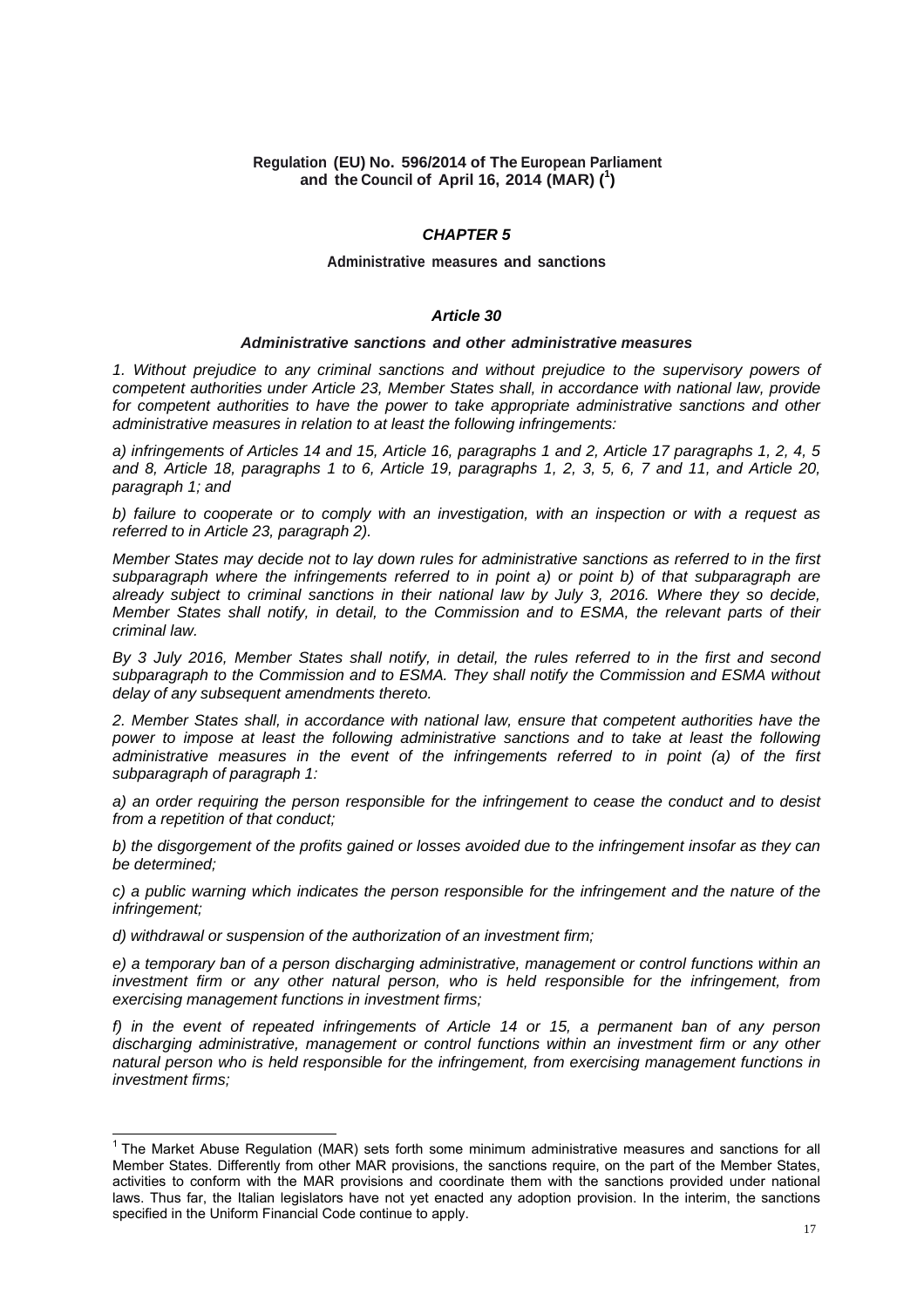*g) a temporary ban of a person discharging administrative, management or control functions within an investment firm or another natural person who is held responsible for the infringement, from dealing on own account;* 

*h) maximum administrative pecuniary sanctions of at least three times the amount of the profits gained or losses avoided because of the infringement, where those can be determined;* 

*i) in respect of a natural person, maximum administrative pecuniary sanctions of at least:* 

*i) for infringements of Articles 14 and 15, EUR 5 000 000 or in the Member States whose currency is not the euro, the corresponding value in the national currency on 2 July 2014;* 

*ii) for infringements of Articles 16 and 17, EUR 1 000 000 or in the Member States whose currency is not the euro, the corresponding value in the national currency on 2 July 2014; and* 

*iii)* for infringements of Articles 18, 19 and 20, EUR 500 000 or in the Member States whose *currency is not the euro, the corresponding value in the national currency on 2 July 2014; and* 

*j) in respect of legal persons, maximum administrative pecuniary sanctions of at least:* 

*i)* for infringements of Articles 14 and 15, EUR 15 000 000 or 15 % of the total annual turnover of *the legal person according to the last available accounts approved by the management body, or in the Member States whose currency is not the euro, the corresponding value in the national currency on 2 July 2014;* 

*ii)* for infringements of Articles 16 and 17, EUR 2 500 000 or 2 % of its total annual turnover *according to the last available accounts approved by the management body, or in the Member States whose currency is not the euro, the corresponding value in the national currency on 2 July 2014; and* 

*iii) for infringements of Articles 18, 19 and 20, EUR 1 000 000 or in the Member States whose currency is not the euro, the corresponding value in the national currency on 2 July 2014.* 

*References to the competent authority in this paragraph are without prejudice to the ability of the competent authority to exercise its functions in any ways referred to in Article 23, paragraph 1.* 

*For the purposes of points (j), (i) and (ii) of the first subparagraph, where the legal person is a parent undertaking or a subsidiary undertaking which is required to prepare consolidated financial accounts pursuant to Directive 2013/34/EU, the relevant total annual turnover shall be the total annual turnover or the corresponding type of income in accordance with the relevant accounting directives – Council Directive 86/635/EEC for banks and Council Directive 91/674/EEC for insurance companies – according to the last available consolidated accounts approved by the management body of the ultimate parent undertaking.* 

*3. Member States may provide that competent authorities have powers in addition to those referred to in paragraph 2 and may provide for higher levels of sanctions than those established in that paragraph.* 

## *Article 31*

## *Exercise of supervisory powers and imposition of sanctions*

*1. Member States shall ensure that when determining the type and level of administrative sanctions, competent authorities take into account all relevant circumstances, including, where appropriate:* 

*a) the gravity and duration of the infringement;* 

*b) the degree of responsibility of the person responsible for the infringement;* 

*c) the financial strength of the person responsible for the infringement, as indicated, for example, by the total turnover of a legal person or the annual income of a natural person;* 

*d) the importance of the profits gained or losses avoided by the person responsible for the infringement, insofar as they can be determined;* 

*e) the level of cooperation of the person responsible for the infringement with the competent authority,*  without prejudice to the need to ensure disgorgement of profits gained or losses avoided by that *person;*